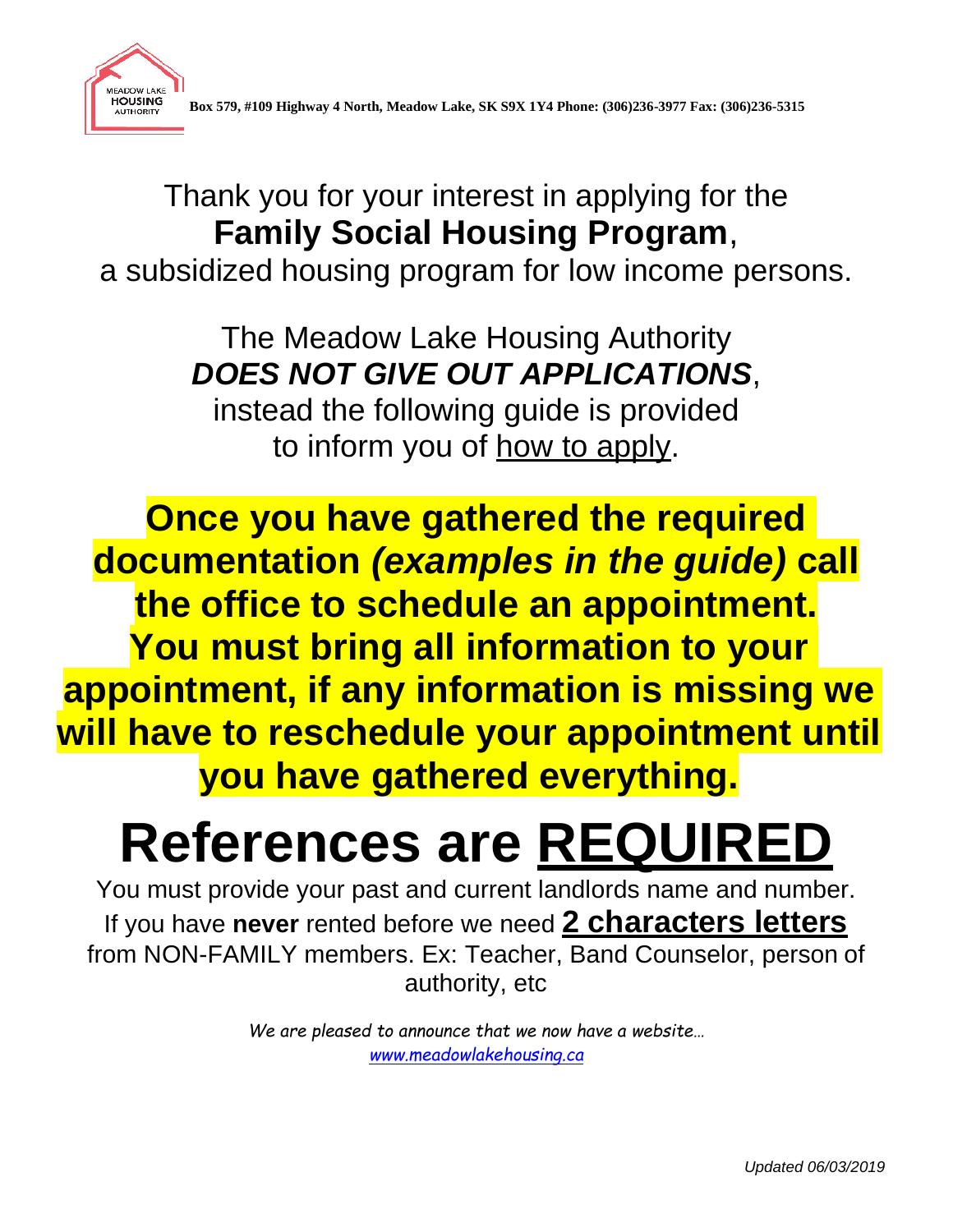The following list is the required documents needed in order for you to apply. You only need the income information that applies to you example: employment income, social assistance programs, pension, etc.

To be eligible for this program you cannot exceed the following limits:

| <b>Income Limit by</b><br><b>Family Size</b> | Max. Annual<br><b>Income</b> |
|----------------------------------------------|------------------------------|
| Families with no dependents                  | \$38,000 / yr                |
| Families with one dependent                  | \$46,500 / yr                |
| Families with two or three dependents        | \$56,000 / yr                |
| Families with four or more dependents        | \$67,000 / yr                |
| <b>Asset Limit</b>                           | \$50,000                     |



- **INCOME TAX:** a copy of the most recent T1 General Form (see sample) you  $\blacksquare$ sent to Canada Revenue Agency (CRA) - NOT the Notice of Assessment. If you do not have a copy of your T1 General please phone CRA at 1-800-959-8281 for your Proof of Income Statement.
- **EMPLOYMENT VERIFICATION:** we require the last 12 months of pay stubs. Or, if your income is steady and does not fluctuate, a letter from your employer stating the gross rate of pay, hours per week and total earnings for the last 12 months. **Remember that tips/gratuities, alimony/maintenance, and commissions are all considered income and must be reported.**
- **EMPLOYMENT INSURANCE:** weekly earnings and number of weeks of entitlement (see sample printout).
- **INCOME ASSISTANCE (SAP, SAID, TEA, PTA) or WORKER'S**   $\blacksquare$ **COMPENSATION:** we require photocopies of your most recent cheques or stubs.
- **PENSIONS:** we require photocopies of your most recent cheques, if you  $\blacksquare$ receive your payments by direct deposit we will require a copy of your most recent bank statement.
- **IF YOU ARE IN RECEIPT OF A STUDENT LOAN, BURSARY, OR**   $\blacksquare$ **SCHOLARSHIP:** we require copies of your schedules showing the payments you received or will receive and the start and end dates of the educational program.

**Rental References:** current and previous rental addresses, years rented, Landlord names and telephone numbers/addresses. If you have **never** rented, we need 2 characters letters from NON- FAMILY members. Ex: Teacher, Band Counselor, person of authority, etc.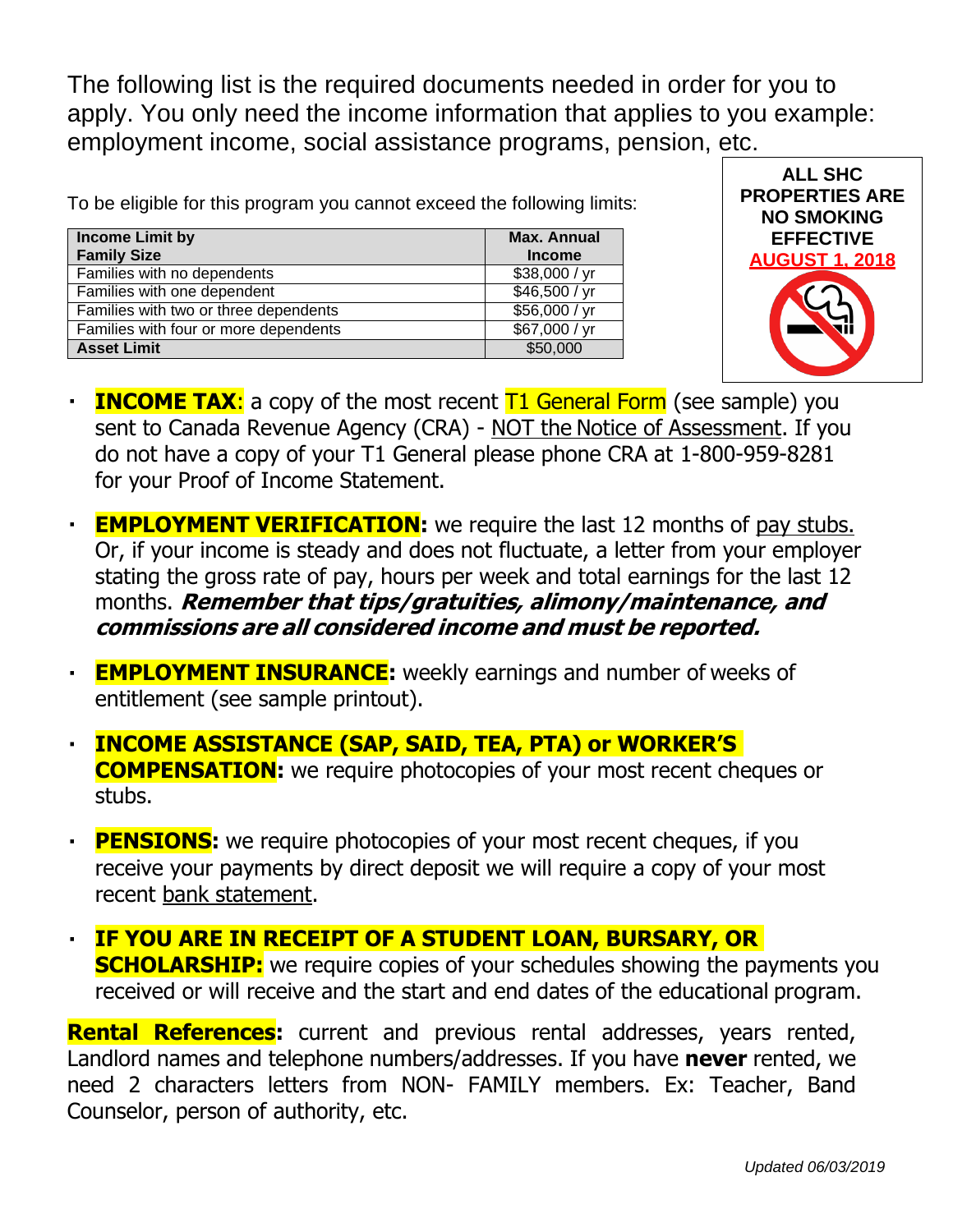Your completed application form will be processed as soon as possible. You will be contacted with the results.

In the meantime, any inquiries may be directed to the Tenant Relations Officer at 306-236-3977. We look forward to working with you in meeting your housing needs.

### FAMILY SOCIAL HOUSING UNITS

- *Social Housing Program*
- *Rent amount = 30% of gross monthly household income (ask us for details)*
- *Minimum rent that can be charged is \$326.00 per month*
- *All suites have a fridge & stove*
- *Houses: Tenant pays all utilities (a heating allowance may apply – ask for details)*
- *Security Deposit of \$326.00*
- *NO PETS \$500.00 charge if found with any pet, and can lead to eviction.*
- *All family units are smoke-free (no smoking or vaping except in designated outdoor smoking areas).*

#### Example of EI online report:

| <b>My Current Claim</b> | Don't forget to         |  |
|-------------------------|-------------------------|--|
|                         | Log out                 |  |
|                         | before leaving the site |  |

| <b>Start Date of Claim:</b>                          | April 26, 2015                        |
|------------------------------------------------------|---------------------------------------|
| <b>Waiting Period:</b>                               | April 26, 2015 to May 09,<br>2015     |
| <b>Type of Benefit:</b>                              | <b>Regular benefits</b>               |
| <b>Total Insurable Earnings:</b>                     | \$13,327                              |
| <b>Benefit Rate:</b>                                 | \$524                                 |
| Federal Tax:                                         | \$10                                  |
| Total Insurable Hours:                               | 1820                                  |
| <b>Total Weeks of Regular</b><br><b>Entitlement:</b> | 45                                    |
| <b>Weeks of Regular Benefits</b><br>Paid:            | 15                                    |
| <b>Total Weeks Paid:</b>                             | 15                                    |
| Return to Work:                                      | August 17, 2015                       |
| End Date of Claim:                                   | April 23, 2016 [1]                    |
| <b>Last Report Processed:</b>                        | August 16, 2015 to August<br>29, 2015 |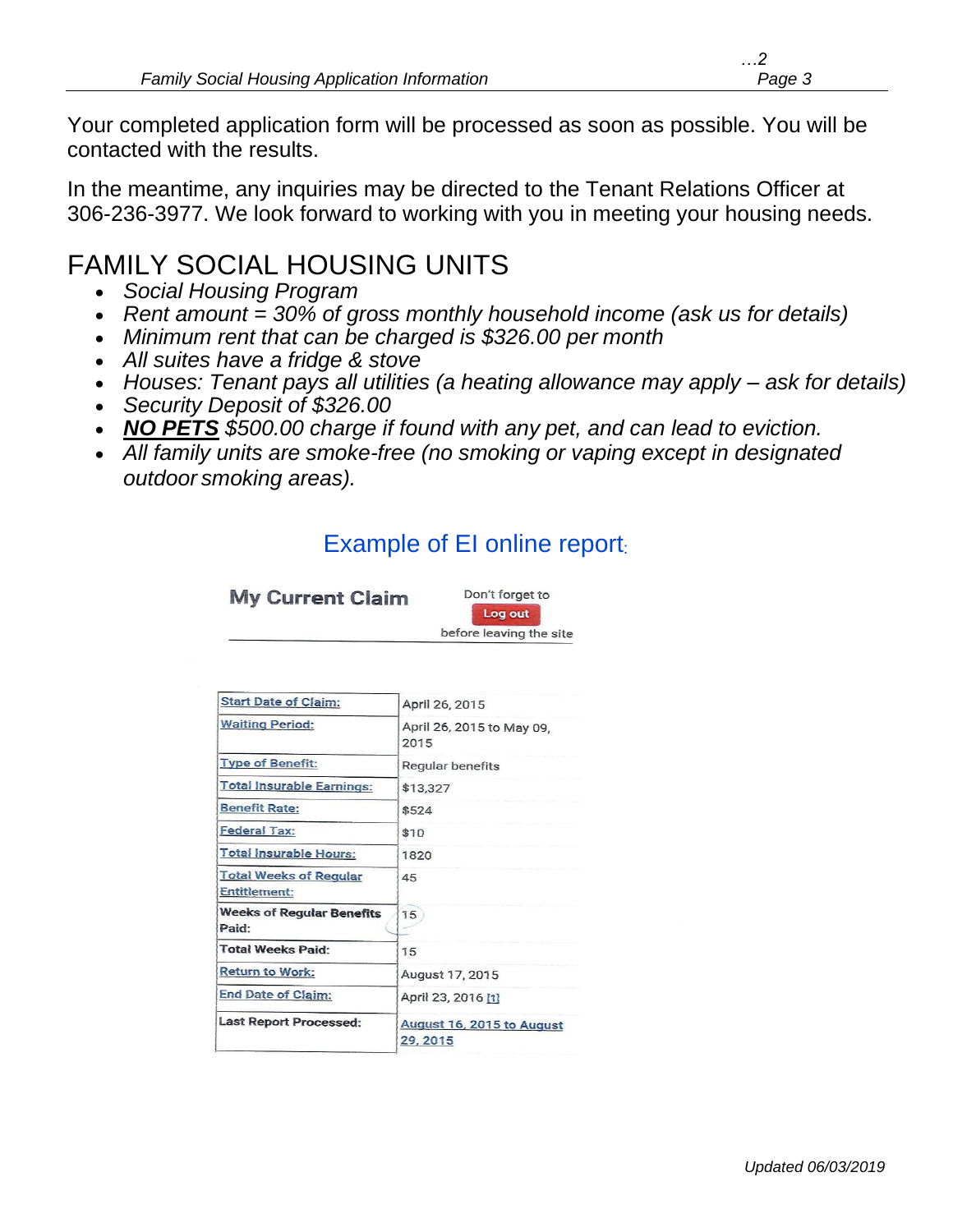## Samples of Forms Required

| Complete all the sections that apply to you in order to benefit from amounts to which you are entitled.                               |                                                                                             |
|---------------------------------------------------------------------------------------------------------------------------------------|---------------------------------------------------------------------------------------------|
|                                                                                                                                       | BC <sub>8</sub><br>Information about you                                                    |
| Identification                                                                                                                        | Enter your social insurance number (SIN)                                                    |
| Attach your personal label here. Correct any wrong information.                                                                       | if it is not on the label, or if<br>you are not attaching a label:                          |
| If you are not attaching a label, print your name and address below.                                                                  | <b>Year</b><br><b>Mounts</b><br>Day                                                         |
| First name and initial                                                                                                                | Enter your date of birth:                                                                   |
| Last name                                                                                                                             | English<br>Your language of correspondence:<br>Français<br>Votre langue de correspondance : |
|                                                                                                                                       | igital status on December 31, 2010:<br>Tick the box that applies to your a                  |
| Mailing address: Apt No - Street No Street name                                                                                       | (see the "Marital status" sectig<br>who guide)                                              |
| PO Rox<br><b>RR</b>                                                                                                                   | 1 Married<br>3 Widowed<br>zГ<br>ving common-law                                             |
|                                                                                                                                       | Separated<br>6 <sup>1</sup> Single<br>4 Divorced<br>٠                                       |
| $\overline{on}$<br>Prov./Tem.<br>Postal code                                                                                          | Information a<br>t your spr                                                                 |
|                                                                                                                                       | common-law partnel<br>$x + or 2 above$                                                      |
|                                                                                                                                       | ge the guide for<br>ormation)                                                               |
|                                                                                                                                       | or SIN if it is not on the last arif you<br>Freer has<br>A label:<br>are not atto.          |
| Information about your residence                                                                                                      |                                                                                             |
|                                                                                                                                       | is or her b                                                                                 |
| Enter your province or tenttory of                                                                                                    | $+9010$<br>Front                                                                            |
| residence on December 31, 2010;                                                                                                       | to cla                                                                                      |
|                                                                                                                                       | of Universal Child Care Benefit included                                                    |
| Enter the province or territory where you currently reside if<br>it is not the same as that shown                                     | or har return:                                                                              |
| above for your mailing address:                                                                                                       | mount of Universal Child Care Benefit repayment                                             |
| If you were self-employed in 2010.                                                                                                    | I line 213 of his or her return:                                                            |
| enter the province or territory of                                                                                                    |                                                                                             |
| self-employment:                                                                                                                      | this box if he or she was self-employed in 2010:                                            |
|                                                                                                                                       | Person deceased in 2010                                                                     |
| If you became or ceased to be a reside<br>of Cana                                                                                     | If this return is for a deceased<br>Month<br>Day<br>Year                                    |
| Phone:<br><b>LEngth</b>                                                                                                               | person, enter the date of death                                                             |
| entry                                                                                                                                 | Do not use this area                                                                        |
|                                                                                                                                       |                                                                                             |
| <b>X Ele Luns Canada</b><br>the F                                                                                                     | page in the tax quide for details or visit www.elections.call                               |
| A) Are you a C ladian citizen <sup>-1</sup>                                                                                           | Ves                                                                                         |
| Answer the foll ong quinc with you are a Canadian citizen.                                                                            |                                                                                             |
| , do you a lorize the Canada Revenue Agency to give your name.<br>B) As a Canadian                                                    |                                                                                             |
| address, date of birth, and citize hip to Elections Canada to update the National Register of Electors? Yes                           | No                                                                                          |
|                                                                                                                                       |                                                                                             |
|                                                                                                                                       |                                                                                             |
| Elections Act which include aring the information with provincial/territorial election agencies, Members of Parliament and registered |                                                                                             |
| political parties, as well as candidates at election time.                                                                            |                                                                                             |
|                                                                                                                                       |                                                                                             |
| Goods and services tax/harmonized sales tax (GST/HST) credit application                                                              |                                                                                             |
| See the quide for details.                                                                                                            |                                                                                             |
| Are you applying for the GST/HST credit (including any related provincial credit)?  Yes                                               | $1$ No.                                                                                     |
|                                                                                                                                       |                                                                                             |
|                                                                                                                                       |                                                                                             |
|                                                                                                                                       |                                                                                             |
| Do not use<br>171<br>172                                                                                                              |                                                                                             |

| Employment income (box 14 on all T4 slips)                                                                                                                                                                                                                                                                                                                           |                 |                                | 101                |
|----------------------------------------------------------------------------------------------------------------------------------------------------------------------------------------------------------------------------------------------------------------------------------------------------------------------------------------------------------------------|-----------------|--------------------------------|--------------------|
| Commissions included on line 101 (box 42 on all T4 slips)                                                                                                                                                                                                                                                                                                            |                 | 102                            |                    |
| Wage loss replacement contributions<br>(see line 101 in the quide).                                                                                                                                                                                                                                                                                                  |                 | 103                            |                    |
| Other employment income                                                                                                                                                                                                                                                                                                                                              |                 |                                | $104 +$            |
| Old age security pension<br>(box 18 on the T4A(OAS) slip or the applicable amount on your NR4-OAS slip)                                                                                                                                                                                                                                                              |                 |                                | $113 +$            |
| CPP or QPP benefits<br>(box 20 on the T4A(P) slip or the applicable amount on your NR4 slip)                                                                                                                                                                                                                                                                         |                 |                                | $114 +$            |
| Disability benefits included on line 114<br>(box 16 on the T4A(P) slip or the applicable amount on your NR4 slip) 152                                                                                                                                                                                                                                                |                 |                                |                    |
| Other pensions and superannuation                                                                                                                                                                                                                                                                                                                                    |                 |                                | $115 +$            |
| Elected split-pension amount (attach Form T1032)                                                                                                                                                                                                                                                                                                                     |                 |                                | $116 +$            |
| Universal child care benefit (UCCB)                                                                                                                                                                                                                                                                                                                                  |                 |                                | $117 +$            |
| UCCB amount designated to a dependant                                                                                                                                                                                                                                                                                                                                |                 | 185                            |                    |
| Employment insurance and other benefits (box 14 on the T4E slip or the applicable<br>amount on your NR4 slip)                                                                                                                                                                                                                                                        |                 |                                | $119 +$            |
| Taxable amount of dividends (eligible and other than eligible)<br>Canadian corporations (attach Schedule 4)                                                                                                                                                                                                                                                          |                 | able                           | $120 +$            |
| included on line 120, from taxable Canadian corporati<br>Interest and other investment income (attach Sche<br>Net partnership income: limited or non-active par                                                                                                                                                                                                      |                 | (80)                           | $121 +$<br>$122 +$ |
| Registered disability savings plan income                                                                                                                                                                                                                                                                                                                            |                 |                                | $125 +$            |
|                                                                                                                                                                                                                                                                                                                                                                      |                 |                                |                    |
|                                                                                                                                                                                                                                                                                                                                                                      |                 |                                |                    |
|                                                                                                                                                                                                                                                                                                                                                                      | Gross           |                                | Net $126 +$        |
|                                                                                                                                                                                                                                                                                                                                                                      | de <sub>3</sub> |                                | $127 +$            |
|                                                                                                                                                                                                                                                                                                                                                                      |                 | Taxable amount 128 +           |                    |
|                                                                                                                                                                                                                                                                                                                                                                      |                 | cable amount on your NR4 slip) | $129 +$            |
| Specify                                                                                                                                                                                                                                                                                                                                                              |                 |                                | $130 +$            |
|                                                                                                                                                                                                                                                                                                                                                                      |                 |                                |                    |
| Business income                                                                                                                                                                                                                                                                                                                                                      | Gross 162       |                                | Net $135 +$        |
| Professional income                                                                                                                                                                                                                                                                                                                                                  | Gross 164       |                                | Net 137 +          |
| Commission income                                                                                                                                                                                                                                                                                                                                                    | Gross 166       |                                | Net 139 +          |
| Farming income                                                                                                                                                                                                                                                                                                                                                       | Gross 168       |                                | Net $141 +$        |
| Fishing income                                                                                                                                                                                                                                                                                                                                                       | Gross 170       |                                | Net $143 +$        |
|                                                                                                                                                                                                                                                                                                                                                                      |                 |                                |                    |
|                                                                                                                                                                                                                                                                                                                                                                      |                 | 144                            |                    |
|                                                                                                                                                                                                                                                                                                                                                                      |                 | $145 +$                        |                    |
|                                                                                                                                                                                                                                                                                                                                                                      |                 | $146 +$                        |                    |
| Rental income<br>Taxable capital gains (attac'<br>Support payments received<br>RRSP income (from all T4RSK<br>Other income<br>Self-employment income<br>Workers' compensation benefits (box 10 on the T5007 slip)<br>Social assistance payments<br>Net federal supplements (box 21 on the T4A(OAS) slip)<br>Add lines 144, 145, and 146 (see line 250 in the quide). |                 |                                | $147 +$            |

#### Sample of Forms Not Accepted